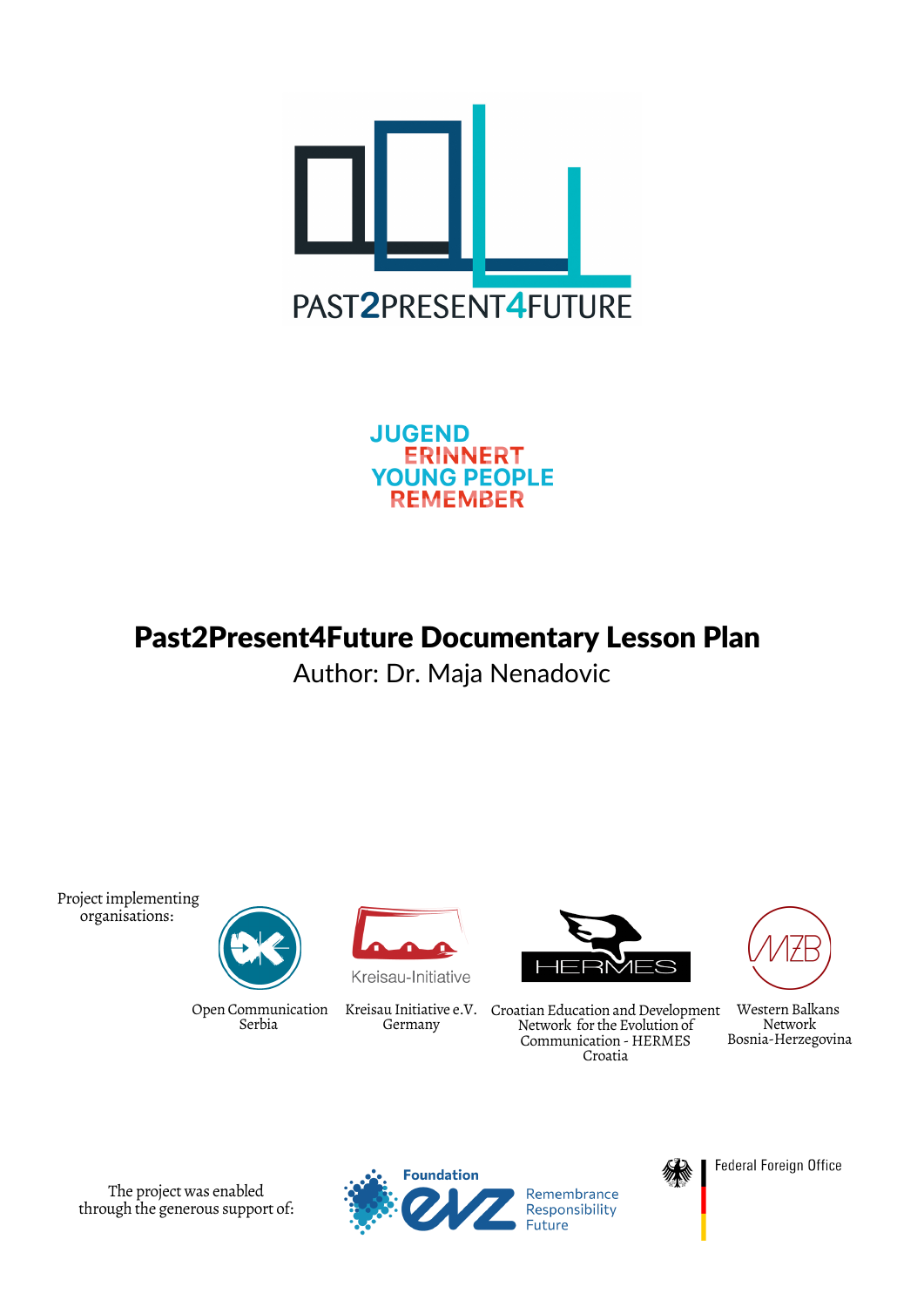## Past2Present4Future

## Background (about the project)

Past2Present4Future ("P2P4F") was a youth remembrance activism initiative of four partner organizations from Serbia, Germany, Bosnia-Herzegovina and Croatia. In 2020 and 2021, it engaged young people from these countries in year-long activities focusing on remembrance and exploration of historical-contemporary dilemmas, focusing in specific on World War II and the lingering legacy of National Socialist crimes in Europe. P2P4F was filled with discussions, interactive workshops, field trips and visits to different memorial sites, as well as with ample opportunities for everyone to contribute their ideas, dilemmas and reflections on these topics.

#### Past2Present4Future documentary

We created a short documentary that features youth remembrance experiences and challenges and addresses some of the key critical questions history educators grapple with, especially when relating to contexts of historical revisionism surrounding National-Socialism and WWII events and legacy. The P2P4F documentary lasts for ~20 minutes and features P2P4F participants discussing various questions relating to the inter-dependence between past, present, and future.

The documentary can be viewed on this link: <https://hermes.hr/projectp2p4f/>

#### Themes

- Remembrance and exploration of historical-contemporary dilemmas;
- World War II and the lingering legacy of National Socialist crimes in Europe;
- Relevance of learning history for youth today.

## Context

The youth whose opinions are featured in the short documentary come from Bosnia-Herzegovina, Croatia, Germany and Serbia, and they are all in the 17 - 25 age group. Their interest in history stems from witnessing various ways in which the past interacts with the present, mostly through polarised interpretations of different historical events, current attempts at historical revisionism and the general presence of narratives about history in contemporary public discourse. The overarching, connecting thread between their visits to various sites of memory and conscience and the conversations with their peers is the question whether it is relevant for young people today to know, learn about and understand history, its events and lessons.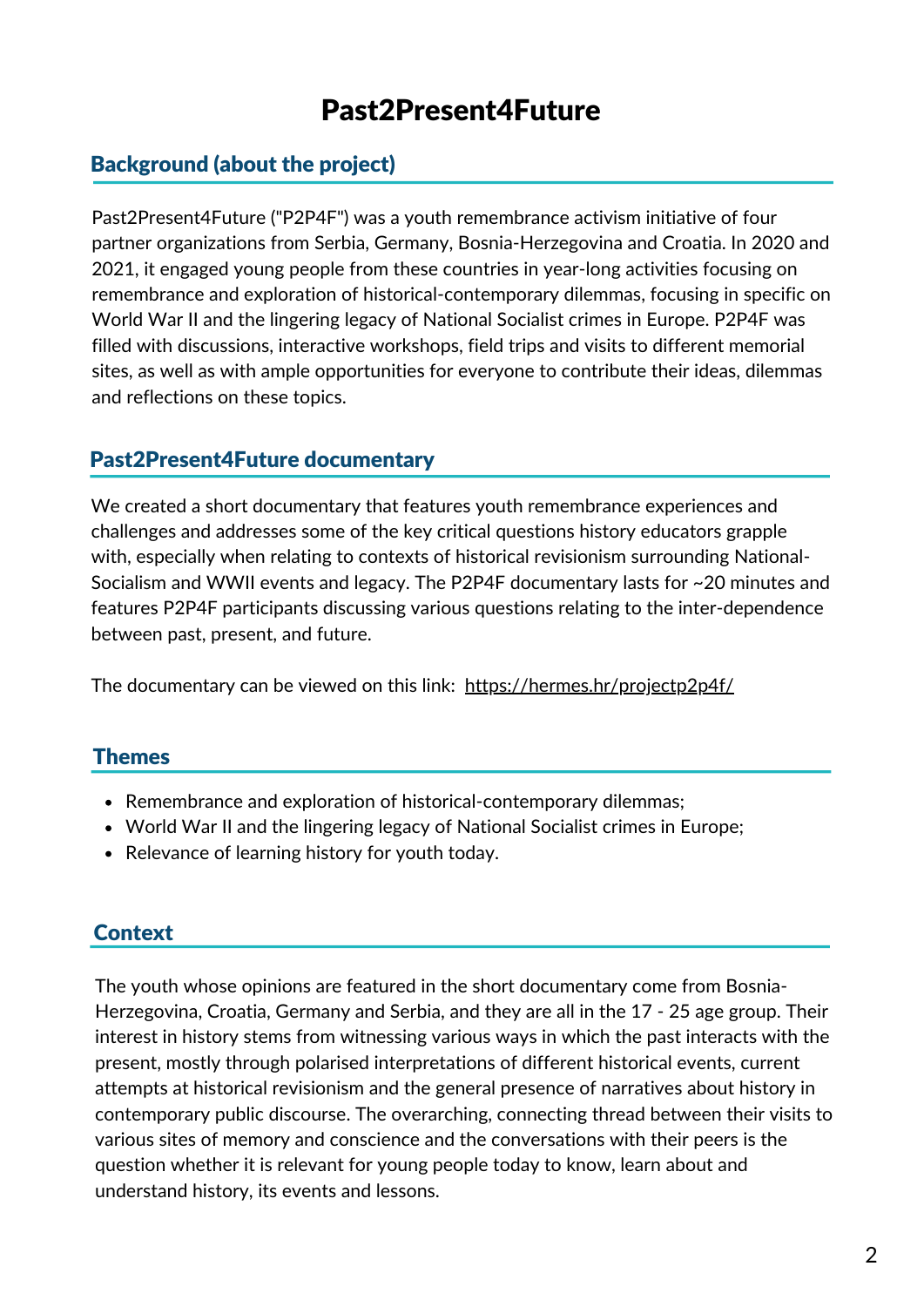#### Goals

 $\rightarrow$  Raising awareness and encouraging dialogue about the interplay between the past, present, and future;

- $\rightarrow$  Encouraging critical reflection on monuments, sites of remembrance;
- $\rightarrow$  Promoting multiperspectivity.

#### Learning Outcomes

It is expected that as a result of the class, the students will:

- Have a better understanding of how history affects the present;
- Be able to critically reflect on history, monuments, remembrance practices, historical narratives, polarisation and revisionism;
- Improve active listening, peer dialogue and presentation skills.

## Material and Equipment Needed

Laptop Beamer/projector **Speakers** Internet/wi-fi Flip-chart papers and markers for group work activity

#### Duration

90 minutes (two standard lessons)

### Overview of Lesson Activities (Process)

#### Introduction (5 minutes)

Announce to the students that they will be watching a short documentary about a group of young people from Bosnia-Herzegovina, Croatia, Germany and Serbia who spent time together visiting different sites of memory, museums, filming short clips about forgotten and controversial monuments and in general discussion about the influence that history has on the present, as well as on the future. Ask them to catch notes in case they find something surprising or interesting, for the post-documentary discussion.

#### P2P4F documentary viewing (20 minutes)

Play the documentary for the students: <https://hermes.hr/projectp2p4f/>

Watch it in one go, without pausing.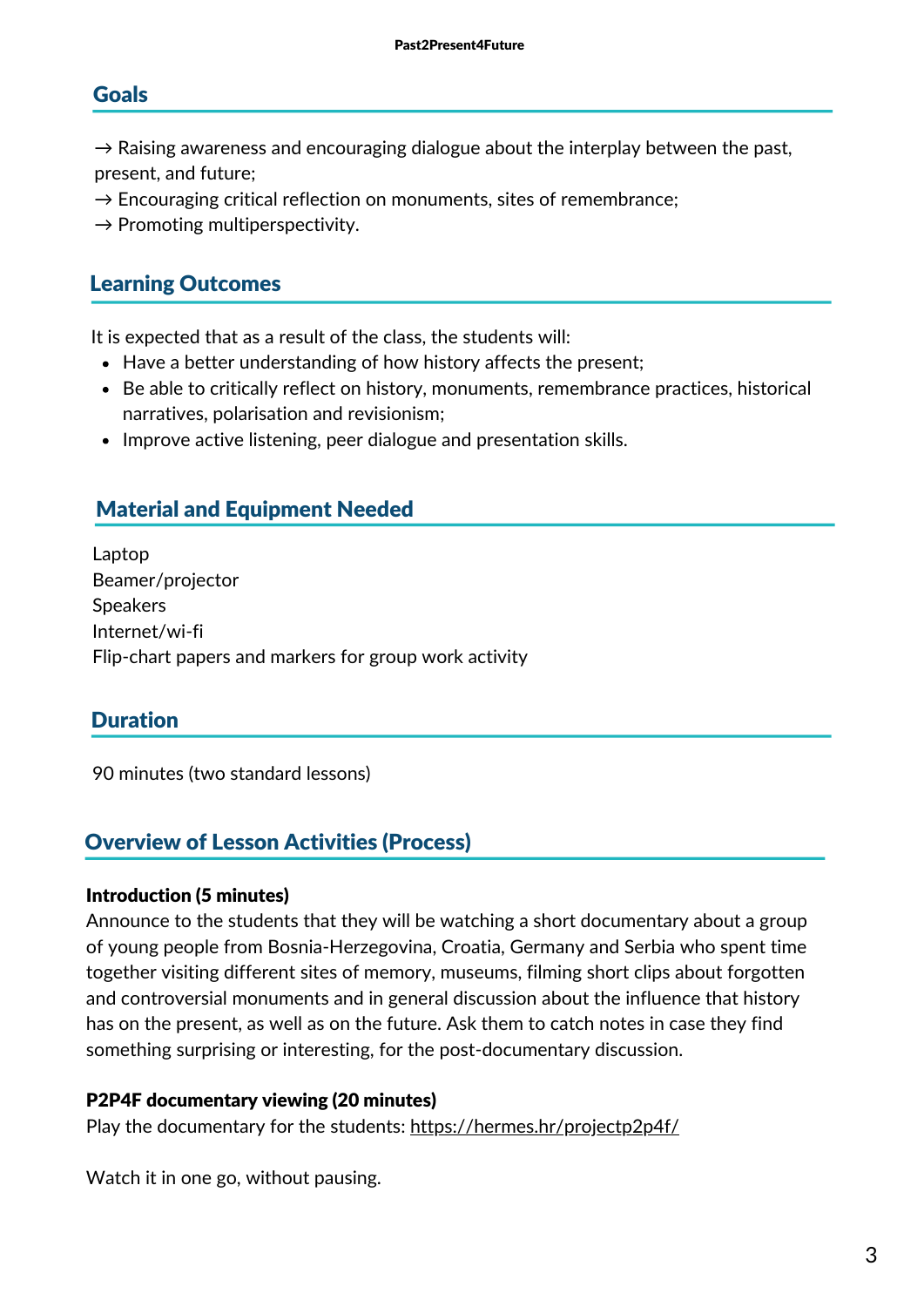## Overview of Lesson Activities (Process)

#### P2P4F documentary - classroom discussion (20 minutes)

Start the conversation by asking if they found any of the images, or places shown in the short film, familiar. Can they identify any of the events featured in the documentary? (For example, for the 'Breakup of Yugoslavia' images, we can see the bombing of Dubrovnik; the destruction of the Mostar Old Bridge; the NATO bombing of Belgrade.)

Ask students to share their impressions - was there anything they found surprising, or interesting in the short documentary?

Proceed to facilitate the conversation along the same questions as the P2P4F participants were asked in the documentary:

(1) What does 'dealing with the past' mean for you?

(2) Why are historical events still the cause of current (political) grievances and polarisation in BiH/Croatia/Germany/Serbia?

(3) What would it take for us to stop arguing about the past?

(4) What do you think, is learning about history important for young people? (If yes - why? If not - why not?)

*This concludes the first lesson on the P2P4F materials (45 minutes).*

## Overview of Second Lesson Activities (Process)

#### Memory Walk video clip viewing and brief discussion (15 minutes)

different Memory Walk film clips made during the P2P4F project: full playlist is available at Announce to the students that they will watch a short video clip filmed by young people about a particular monument and the history behind it. Allow them to choose between the the following link:

<https://youtube.com/playlist?list=PLVVZaYhkATqfLFSAVPR35PKl0B8kxFMpN>

Play the MW clip that the students selected. Ask them for their impressions of the video clip, the views expressed by the interviewed people - do they agree or not with what was said?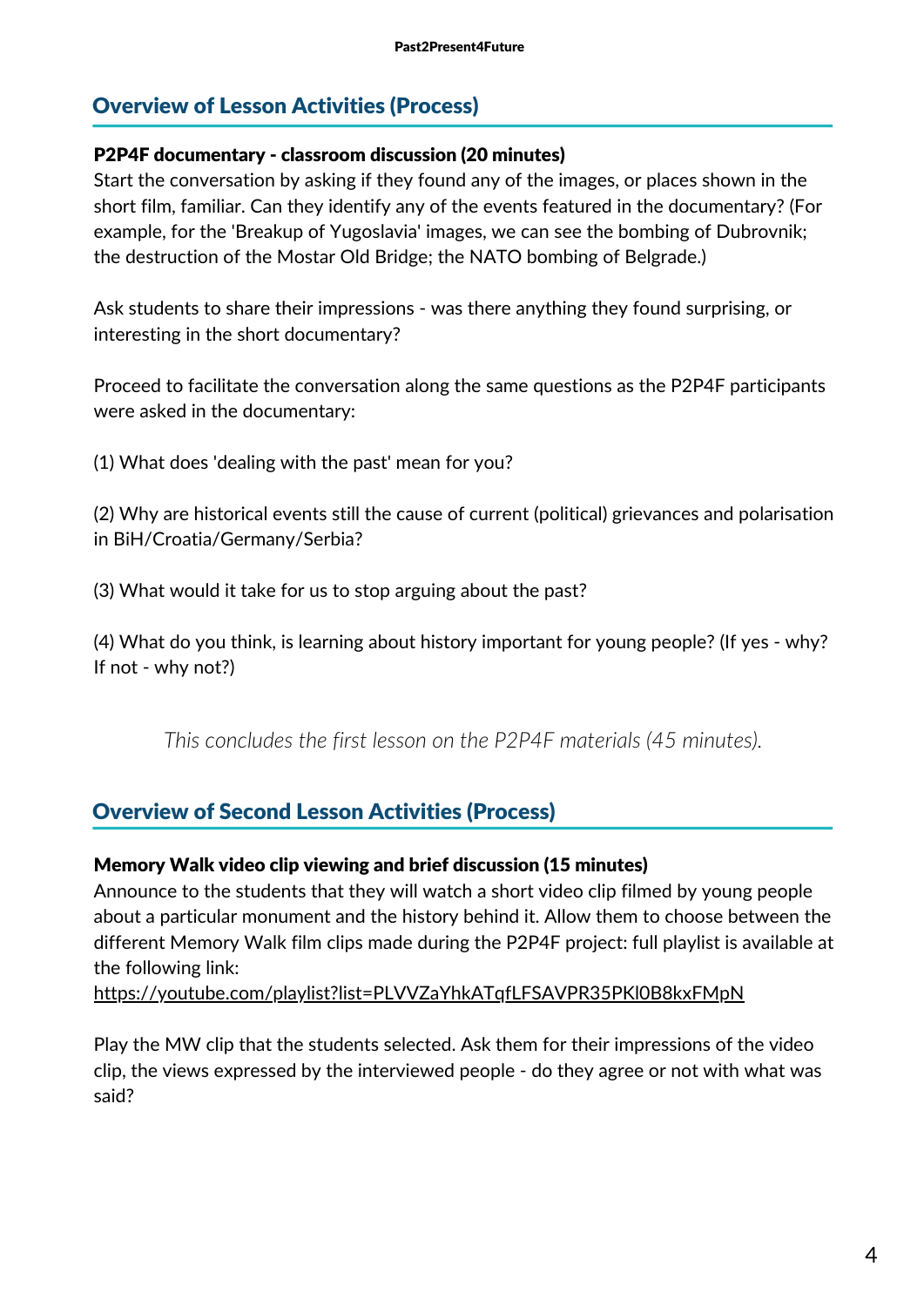## Overview of Lesson Activities (Process)

#### Troubleshooting History - Group Work Activity (25 minutes)

Randomly assign the students into six groups (ideally, 4 students per group though more or fewer also works). Each group should have one flipchart paper and markers, to prepare their presentation.

Take the group work challenge assignments from pages 6 and 7 (ideally, printed and cut out so that each group has their own assignment in front of them). Give the groups 10 minutes to discuss their challenges, and come up with their responses or solutions.

Facilitate the presentation of each group's results (5 min per group), allowing other groups to ask questions, offer suggestions and feedback.

#### Sources

Past2Present4Future project, documentation and videos, all of which can be found on the project website: <https://hermes.hr/projectp2p4f/>

## Assessment and Evaluation Options

The group historical challenges activity can be evaluated for students' seriousness and creativity applied to the assigned cases.

Another possibility for evaluation is to assign homework (similar to the themes explored in the documentary), see suggestions on page 8, and to evaluate its quality upon submission.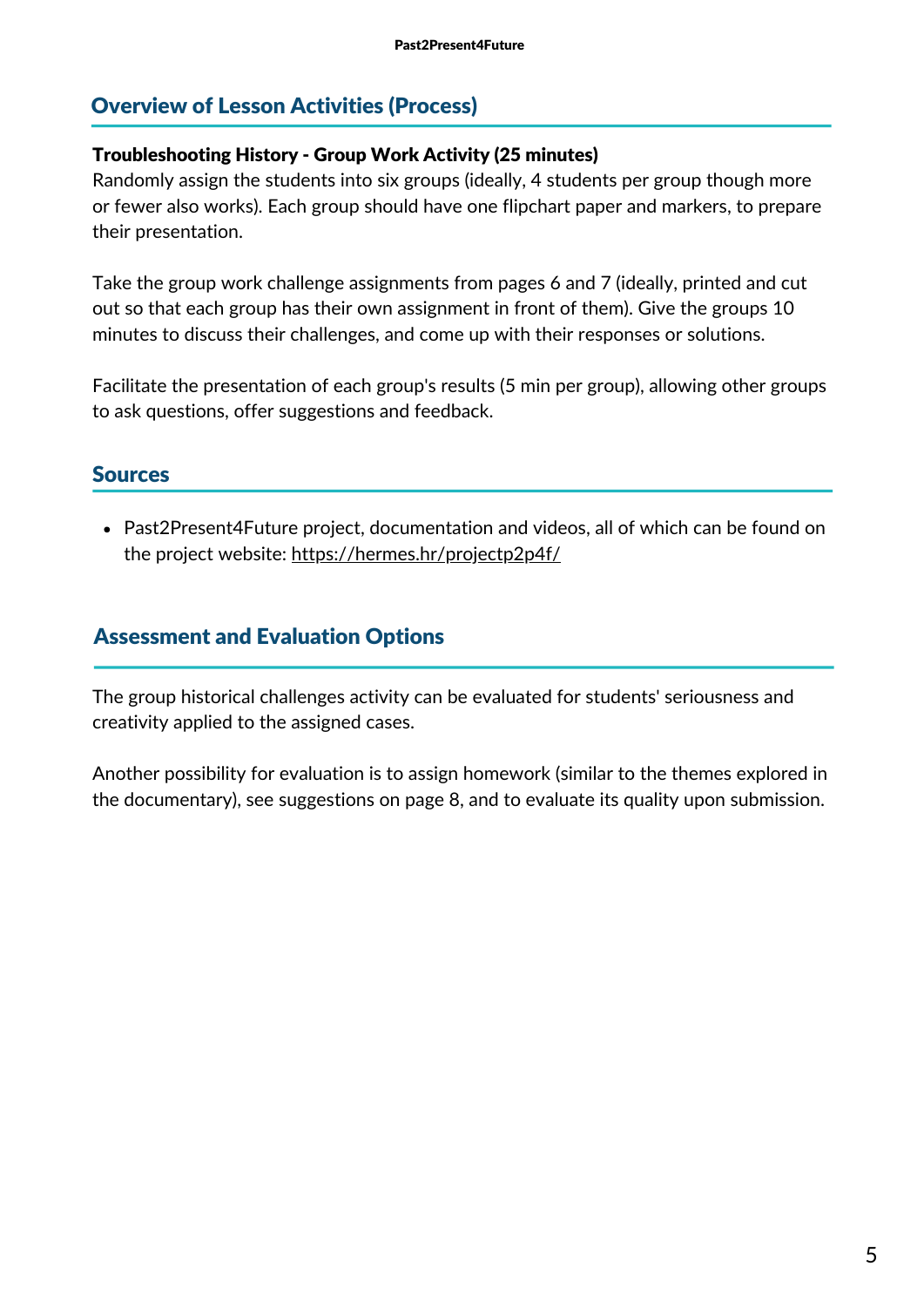

## GROUP 1 challenge



As part of historical revisionism trends, World War II war criminals are being glorified as national heroes or martyrs in an effort to rehabilitate them and their ideologies. How can we respond to these initiatives and individuals who support them - without antagonizing them in the process?

Come up with 5 different actions/initiatives/responses to this challenge (individual or social/collective).



GROUP 2 challenge

When discussing the past, some groups emphasize and solely focus on their own national victimhood, without acknowledging the context in which it occurred, or the episodes or instances in which their own nation was the perpetrator. How can we promote a more comprehensive and nuanced view of history that includes confronting 'inconvenient' historical facts?

Come up with 5 different actions/initiatives/responses to this challenge (individual or social/collective).



GROUP 3 challenge



PAST2PRESENT4FUTURE

History is sometimes used by political elites to incite conflict and division to distract from the present (and from their own corruption scandals, lack of socially beneficial policies, etc.). How can we build people's resilience against falling for this attentiondistracting smoke tactic?

Come up with 5 different actions/initiatives/responses to this challenge (individual or social/collective).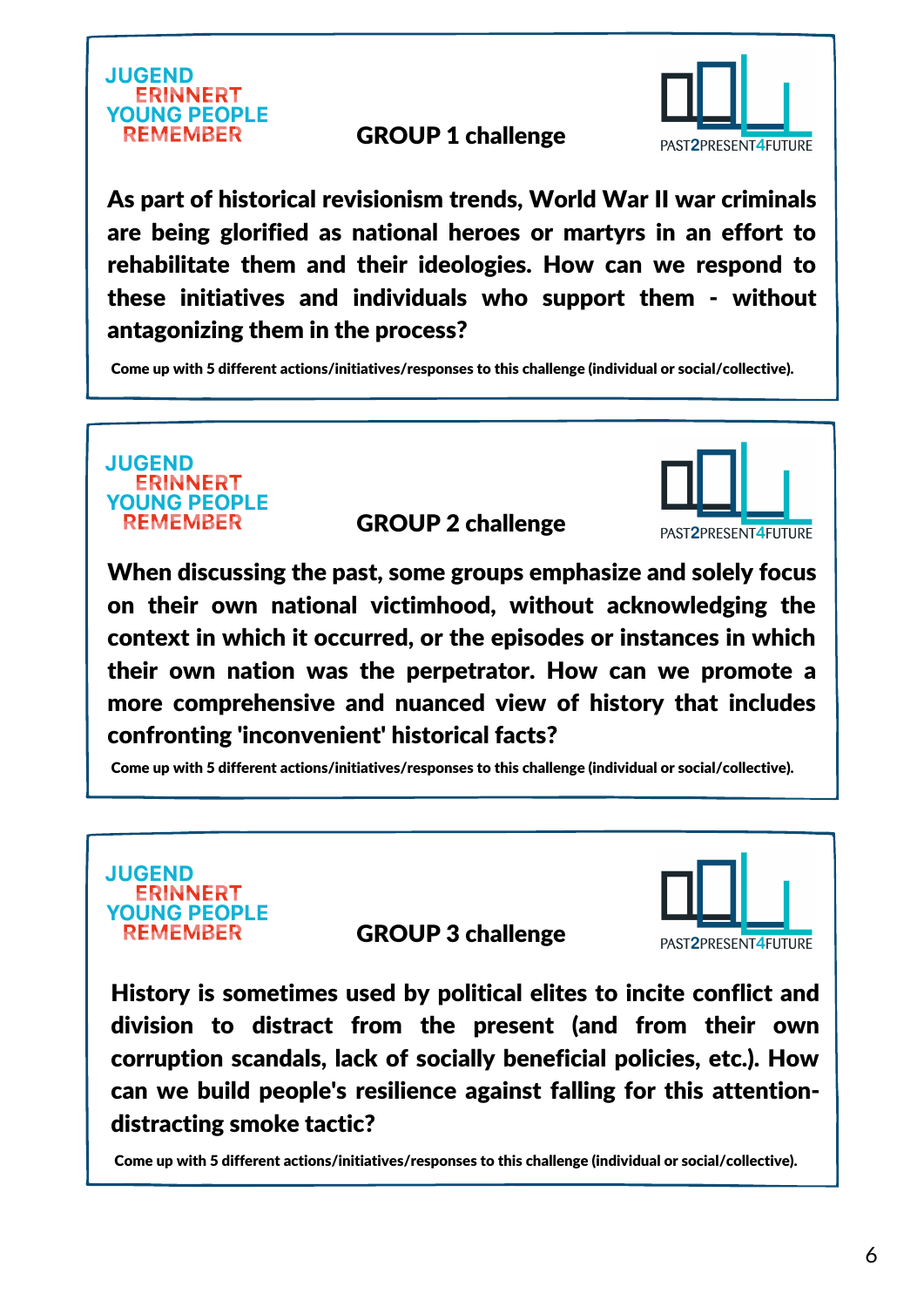

## GROUP 4 challenge



History education is in some cases part of the problem due to its incomplete and politicised content, coupled with archaic methodologies focused on memorizing dates and events. How can we improve history education (content & methods-wise) so that it fosters students' critical thinking skills?

Come up with 5 different actions/initiatives/responses to this challenge (individual or social/collective).

**JUGEND ERINNERT YOUNG PEOPLE REMEMBER** 

GROUP 5 challenge

PAST2PRESENT4FUTURE

Us versus Them modes of thinking persist to this day. Whether it is 'Serbs' vs. 'Croats', or 'Germans' vs. 'migrants/refugees', etc. the principle is the same - glorification of our kind and vilification and dehumanization of the other. What can we do to foster empathy and understanding among different groups and/or to bridge the (social & contact) gaps between them?

Come up with 5 different actions/initiatives/responses to this challenge (individual or social/collective).



GROUP 6 challenge



The first symptom or characteristic of racism, antisemitism, Romaphobia, Islamophobia, antislavism, homophobia is - speech. Freedom of speech is an important human right and a democratic value - but the lines get blurred when the same speech descends into hatred. How can we respond to instances of hate speech, prejudice, stereotypes or historically complex slogans (e.g. ZDS) without fully silencing those who express them?

Come up with 5 different actions/initiatives/responses to this challenge (individual or social/collective).